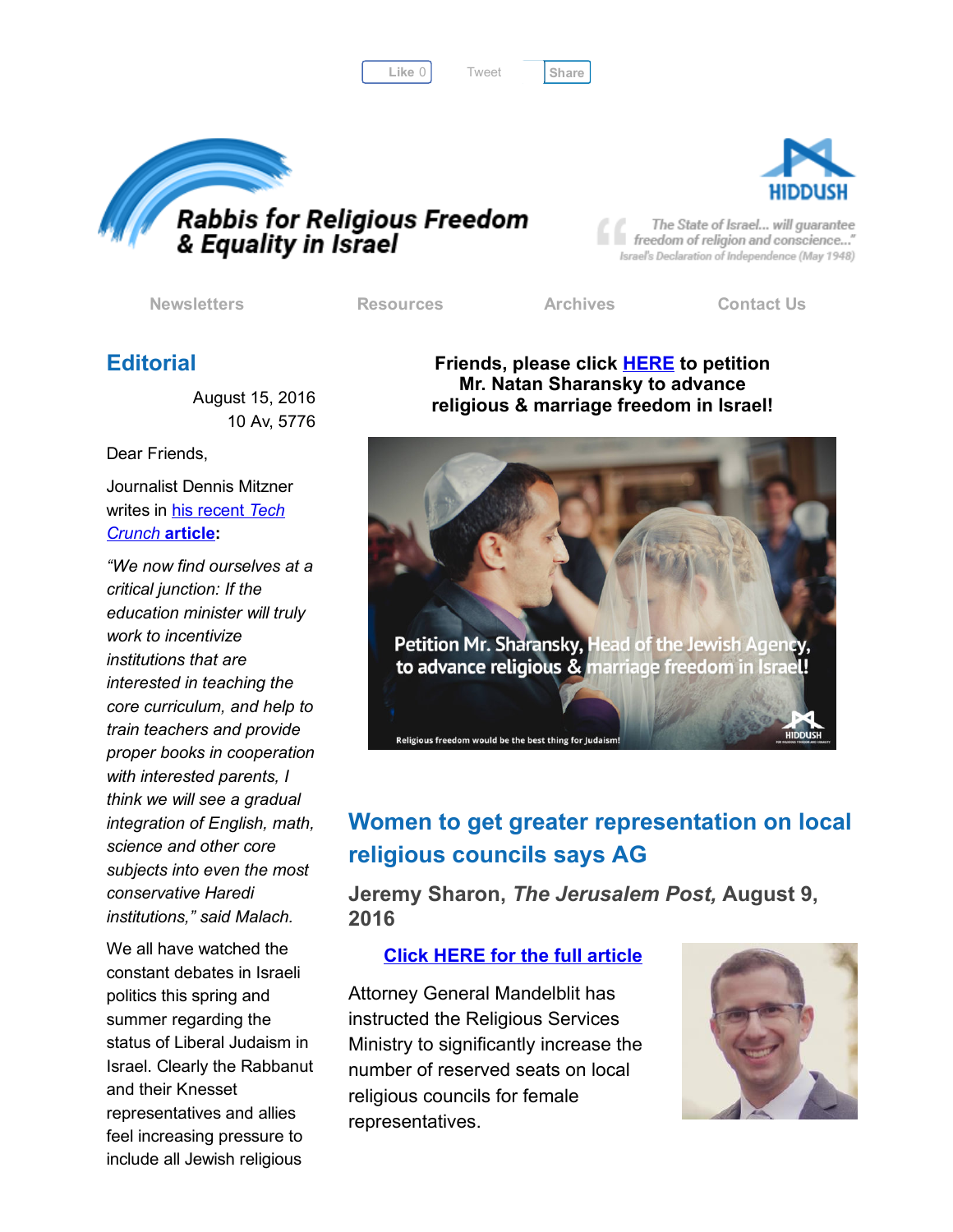streams equally within Israeli society and government structures. The more pressure they feel, the stronger their backlash.

Now is the time to act! Please **sign the [petition](http://cts.vresp.com/c/?FreedomofReligionfor/ac00f1fb6a/325ceb4427/4453f22b01/id=2925)** to

the right by clicking on the picture and adding your request to the head of the Jewish Agency, Natan Sharansky. Let us speak with a single voice to achieve marriage rights for all Israelis, regardless of the Jewish stream they prefer.

Hiddush has long said that the unemployment rate among Haredi men and women is a strategic drain on the nation, both economically and militarily. The statistics in this article demonstrate the impact of policy changes that encourage Haredi employment, the rise of employment in the IT sector for both women and men, and the possible result of the reversal of the policy to include the core curriculum of science, math and English from the last government to this one.

The dramatic rise in Haredi employment over the last eight years, among both women and men, and not only in education but in a field that puts Israel on the cutting edge of world economies, may very possibly lead to social integration and familiarity with ideas of the modern

Religious councils run Jewish religious services including the municipal kashrut licensing system on behalf of the Chief Rabbinate; the local marriage registration bureau; mikvaot, or ritual baths; and administrative requirements for burial.

According to statistics provided by the Hiddush religious pluralism lobbying group, there are 49 women serving on 40 of the total 132 religious councils in the country, representing just under 17 percent of all council members.

However, 66% of the 132 councils do not have a functioning panel due to political deadlock on appointments, and are instead run by a council chairman appointed by the religious services minister, none of whom are women.

Critics of the way religious services are provided have argued that the manner in which representatives are elected to the religious councils is often not sufficiently representative of a city's population.

[...](http://cts.vresp.com/c/?FreedomofReligionfor/ac00f1fb6a/325ceb4427/876f218880)

# In Israel, Let's Destroy Jewish Fundamentalism Before It Destroys Us

Rabbi Uri Regev, *The Forward,* August 15, 2016

Click HERE for the full [article](http://cts.vresp.com/c/?FreedomofReligionfor/ac00f1fb6a/325ceb4427/c44ea87718)

This week we marked Tisha b'Av (the ninth of Av), a date commemorating a series of horrific events throughout Jewish history. According to rabbinic tradition, these spanned from the destruction of the first Temple in



Jerusalem in 587 BCE to the 1942 liquidation of the Warsaw Ghetto. While one common thread binding these calamities is persecution by gentiles, the rabbis of old also turned inward for explanations. They were perceptive and bold in attributing responsibility to the Jewish community. Was their soulsearching merely an exercise in history, or should we draw contemporary lessons relating to these very days?

Rabbinic introspection left us with the following mindboggling statement in Tractate Bava Metzia 30b: "Jerusalem was destroyed because the rabbinic courts strictly applied din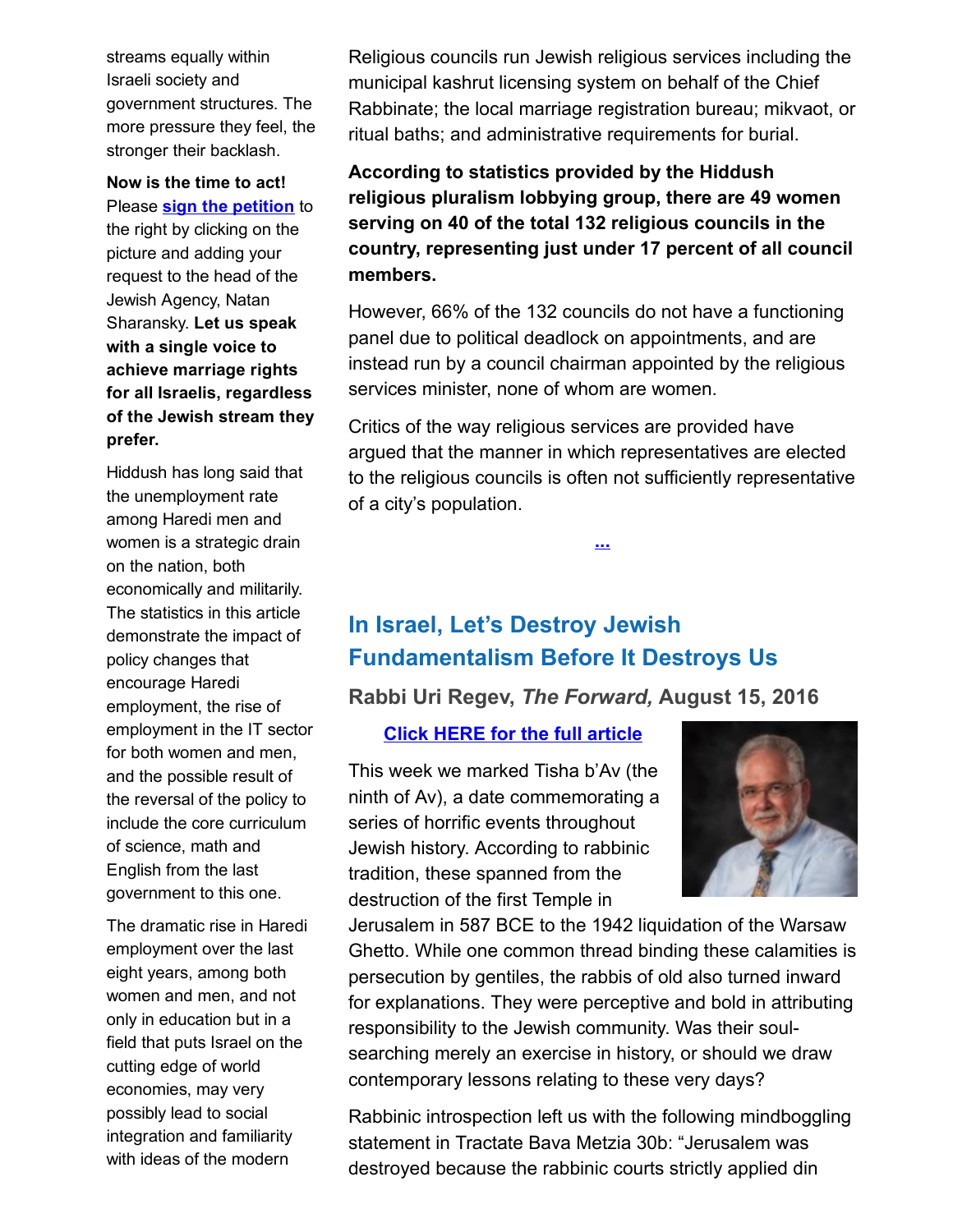world. All of these portend advancement for Hiddush's goal of a pluralistic Jewish State, if, in fact, the trends continue and are not stymied by the recent changes in the government coalition.

Such changes must be accompanied by greater representation for women not only on the religious counsels, but in other areas of religious functioning as well. The second attached article of the greater representation for women on religious counsels demonstrates a necessary advance due years of effort. The rise of such figures as Dr. Ruth Calderon demonstrates a pressure building among Israelis for a truly democratic interpretation of Jewish tradition. Perhaps it is not incumbent upon us to complete the task, but certainly seeing progress in our work must embolden our actions to build a just, democratic and Jewish State that represents all legitimate, modern Jewish religious aspirations. The advance in the core curriculum and employment must rank high as a priority to achieve our goals.

B'yedidut,

**Mark** 

Rabbi Mark Levin RRFEI Editor in Chief

Torah (Jewish legal judgments) rather than allowances of lifnim mi-shurat ha-din (equity)." The Talmud acknowledged that the Divine Torah law, strictly applied, may cause destruction!

The other classic rabbinic explanation for the second Temple's destruction is sinat hinam (baseless hatred). The famous story of Kamtza and Bar Kamtza, often quoted, demonstrates the extent to which intolerance and hatred can deteriorate into destruction. The rabbis did not spare their predecessors the lion's share of responsibility, claiming that such instances of abuse and humiliation took place in the presence of the rabbinic leadership, who held their peace, rather than counter the hatred and heal the community.

The first example placed the responsibility upon the overzealousness of the adjudicating rabbinate. In the second example, responsibility was attributed to the rabbinic leadership due to its inaction in the face of social strife. Rabbi Naftali Zvi Yehuda Berlin of Volozhin (the Natziv, 1816-1893) critically describes people in Second Temple times who deviated from the Divine Will, as they labeled fellow Jews "Sadducees" for pursuing a religious path not identical to their own, and at times did not even refrain from bloodshed, "for the sake of Heaven," bemoaned the Natziv. Sounds familiar, doesn't it?

# As brain drain looms, new rules create roadblocks for ultra-orthodox to enter Israel's tech sector

[...](http://cts.vresp.com/c/?FreedomofReligionfor/ac00f1fb6a/325ceb4427/e9e74bf9c6)

### Dennis Mitzner, *Tech Crunch,* August 8, 2016

#### Click HERE for the full [article](http://cts.vresp.com/c/?FreedomofReligionfor/ac00f1fb6a/325ceb4427/5e868339c6)

The Israeli government's decision to reverse math and English learning requirements for the country's ultra-Orthodox schools could deal a serious blow to Israel's vital technology industry and seems to fly in the face of the

wishes of the ultra-Orthodox community itself.

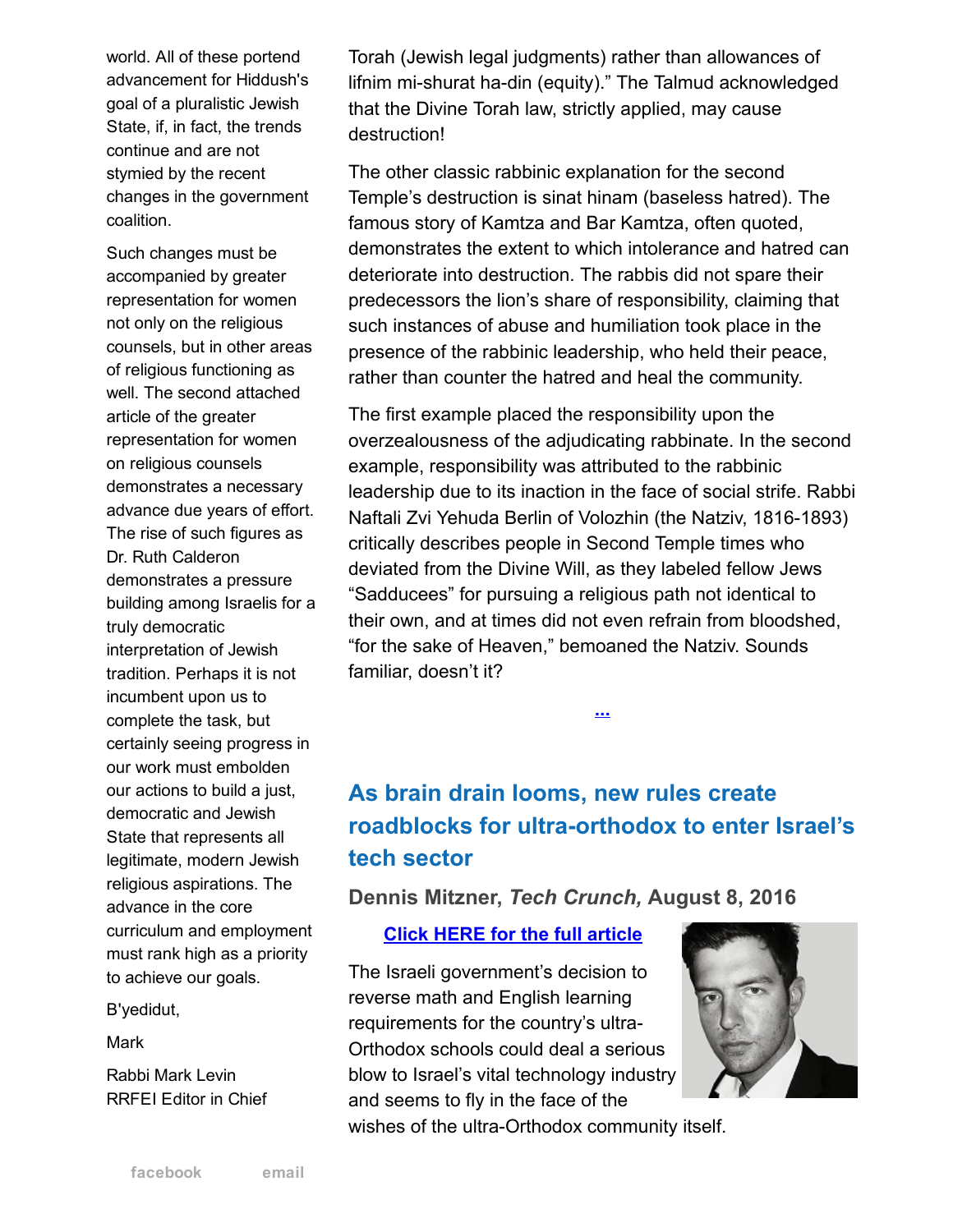### **Resources**

- Vision of Hiddush and Rabbis for [Religious](http://cts.vresp.com/c/?FreedomofReligionfor/ac00f1fb6a/325ceb4427/8c2ca67f7f) Freedom
- Hiddush [resources](http://cts.vresp.com/c/?FreedomofReligionfor/ac00f1fb6a/325ceb4427/e857bfeb88)
- Courts [religious](http://cts.vresp.com/c/?FreedomofReligionfor/ac00f1fb6a/325ceb4427/8f359acdf7) & secular
- [Conversion](http://cts.vresp.com/c/?FreedomofReligionfor/ac00f1fb6a/325ceb4427/e9388a8502)
- Death & burial [ancient](http://cts.vresp.com/c/?FreedomofReligionfor/ac00f1fb6a/325ceb4427/50b8106379) & now
- Diaspora-Israel
- Diversity & [inclusivity](http://cts.vresp.com/c/?FreedomofReligionfor/ac00f1fb6a/325ceb4427/07739792c8) among Jews
- Diversity & inclusivity in relations with non-Jews
- Economic [opportunity](http://cts.vresp.com/c/?FreedomofReligionfor/ac00f1fb6a/325ceb4427/1b3e6b1e0f)
- [Education](http://cts.vresp.com/c/?FreedomofReligionfor/ac00f1fb6a/325ceb4427/00f2650e98)
- [Gender](http://cts.vresp.com/c/?FreedomofReligionfor/ac00f1fb6a/325ceb4427/9cc12f4725)
- [Kashrut](http://cts.vresp.com/c/?FreedomofReligionfor/ac00f1fb6a/325ceb4427/eadd7f1e17)
- [Marriage](http://cts.vresp.com/c/?FreedomofReligionfor/ac00f1fb6a/325ceb4427/7130bdb6b5) & divorce
- [Mikvaot](http://cts.vresp.com/c/?FreedomofReligionfor/ac00f1fb6a/325ceb4427/09f9d60215)
- Shabbat [transportation](http://cts.vresp.com/c/?FreedomofReligionfor/ac00f1fb6a/325ceb4427/a7bff7f442) for poor & inform
- [Western](http://cts.vresp.com/c/?FreedomofReligionfor/ac00f1fb6a/325ceb4427/4b84e5e572) Wall
- [Women](http://cts.vresp.com/c/?FreedomofReligionfor/ac00f1fb6a/325ceb4427/605449da8a)

### Contact us

email: [organizers@rrfei.org](mailto:organizers@rrfei.org) Phone (US): 646-334-5636 Phone (Isr): 054-779-1179

### Not yet a member?

Please [register](http://cts.vresp.com/c/?FreedomofReligionfor/ac00f1fb6a/325ceb4427/80d22cc6e8) here »

On July 24 the Israeli government announced that Haredi (ultra-Orthodox) schools do not have to teach math, science and English to qualify for state funding. The original law, introduced by former education minister Shai Piron, was killed as part of coalition talks with ultra-Orthodox parties.

"Ultra-Orthodox men who lack basic English and math skills from a young age find it very hard to integrate into the hi-tech world. Cancelling the law that would have required cheders (ultra-Orthodox schools) to study a core curriculum, can be seen as a harsh blow to the national effort to integrate Haredim into the realm of hi-tech," said Gilad Malach, a researcher at Israel Democracy Institute.

#### Poor timing

The news comes at a time when ultra-Orthodox workforce participation is at an all time high and the government is desperately looking for solutions to avoid any disruption to Israel's burgeoning tech industry. Avi Hasson, Chief Scientist of the Ministry of Economy, said that the country is facing a shortage of about 10,000 engineers and programmers.

Encouraging developments in the ultra-Orthodox community show that talk of manpower shortages might be premature as for first time in the country's history workforce participation rate among ultra-Orthodox men is over 50%, compared to 86% in the general population.

The increase from low 30s in 2003 to over 50 can be partly attributed to welfare cutbacks, but also to the explosive expansion of Israel's high tech and strong economic growth visible not only in Tel Aviv, but also in Haifa, Jerusalem and Beersheba.

Today the ultra-Orthodox in Israel comprise 11% of the population and about 8% of the workforce. In 20 years time, according to Kamatech, an organization that facilitates the integration of Haredim into the Israeli hi-tech workforce, the number of ultra-orthodox will be 18%, and by 2030, 40% of the population.

"Israel's ultra-Orthodox community is in the midst of a revolution, both in terms of women in the workplace and employment in general. However, given that their leadership encourages the men to continue with Torah study, rather than employment, all the progress that is being made must take place quietly, without the explicit support of the rabbinic